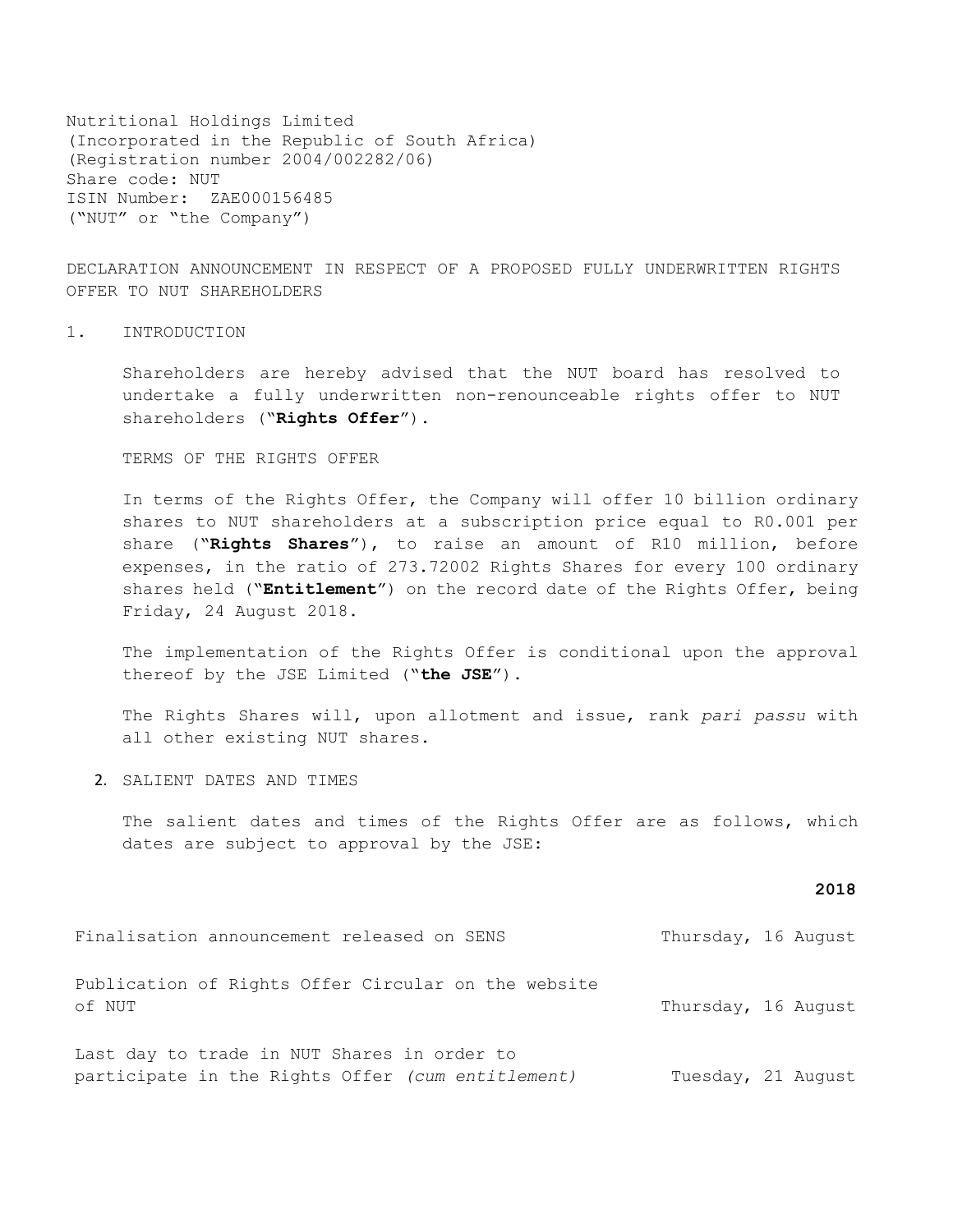| Listing of Letters of Allocation on the JSE under<br>the JSE code NUTN and ISIN ZAE000260279 and                                                                                                              |                      |  |
|---------------------------------------------------------------------------------------------------------------------------------------------------------------------------------------------------------------|----------------------|--|
| immediate suspension thereof from the commencement<br>of trading at 9:00 on                                                                                                                                   | Wednesday, 22 August |  |
| NUT Shares commence trading ex-Rights on the JSE at<br>$09:00$ on                                                                                                                                             | Wednesday, 22 August |  |
| Circular distributed together with a Form of<br>Instruction posted to Certificated Shareholders                                                                                                               | Wednesday, 22 August |  |
| Record Date for the Rights Offer                                                                                                                                                                              | Friday, 24 August    |  |
| Non Renounceable Rights Offer opens at 09:00 on                                                                                                                                                               | Monday, 27 August    |  |
| Certificated Shareholders will have their Letters of<br>Allocation credited to an electronic account held at<br>the Transfer Secretaries at 09:00 on                                                          | Monday, 27 August    |  |
| Circular, where applicable, posted to Qualifying<br>Dematerialised Shareholders                                                                                                                               | Monday, 27 August    |  |
| Dematerialised Shareholders will have their accounts<br>at their CSDP or Broker credited with their<br>Entitlement at 09:00 on                                                                                | Monday, 27 August    |  |
| Last day for trading* in respect of take-up (* no<br>trading is permitted in Letters of Allocation,<br>processing purposes only)                                                                              | Tuesday, 28 August   |  |
| Rights Offer closes at 12:00. Payment to be made and<br>Form of Instruction lodged by Certificated<br>Shareholders wishing to subscribe for all or part of<br>the Entitlement at the Transfer Secretaries* on | Friday, 31 August    |  |
| Record Date for the Letters of Allocation                                                                                                                                                                     | Friday, 31 August    |  |
| Rights Offer Shares issued and posted to<br>Shareholders in certificated form (where applicable)<br>on or about                                                                                               | Monday, 3 September  |  |
| Listing of Rights Offer Shares and trading therein                                                                                                                                                            | Monday, 3 September  |  |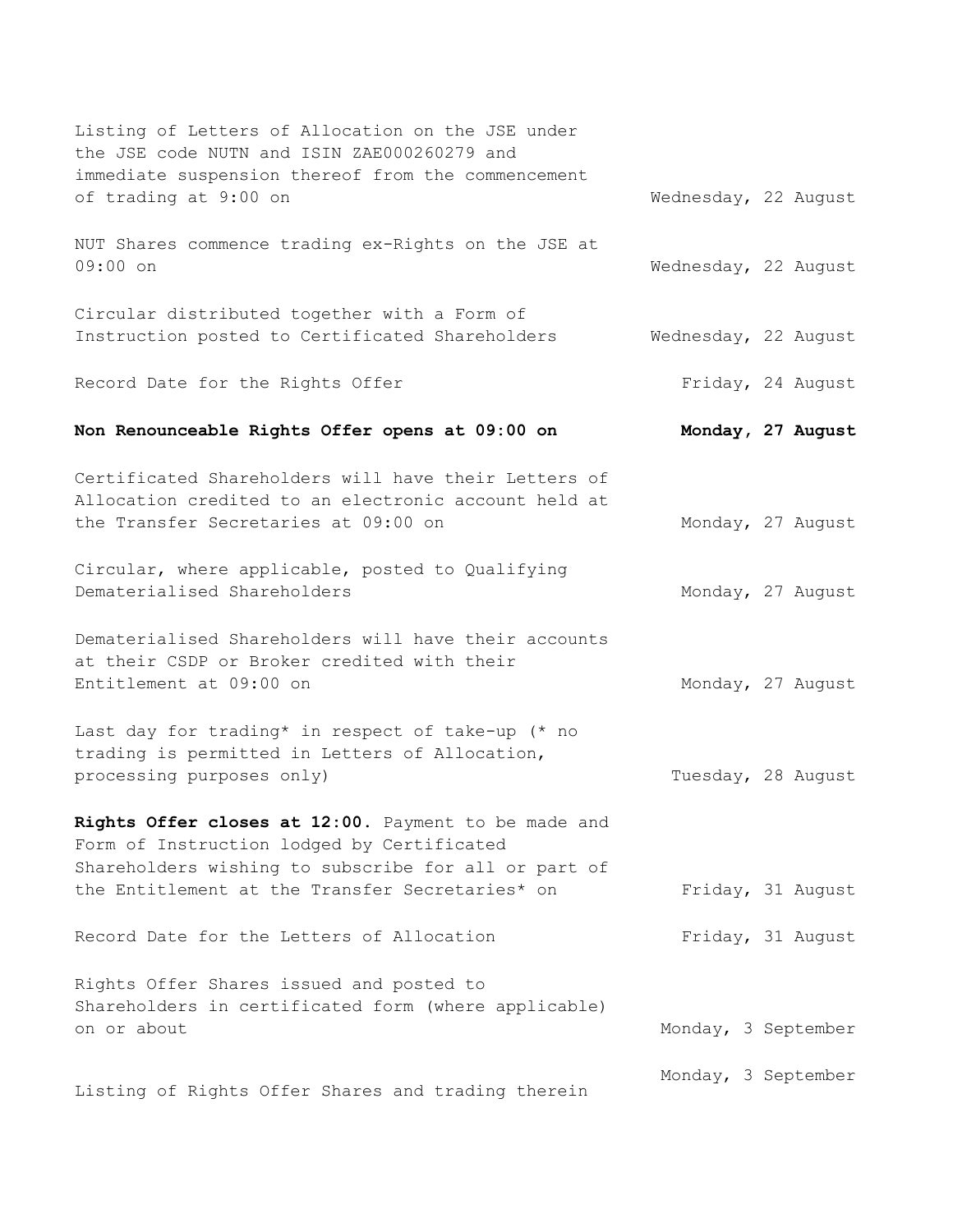at commencement of business on

| Rights Offer Shares not subscribed for in terms of<br>the Rights Offer, issued to the Subscriber on | Monday, 3 September    |
|-----------------------------------------------------------------------------------------------------|------------------------|
| CSDP or Broker accounts of Dematerialised<br>Shareholders updated with Rights Offer Shares and      |                        |
| debited with any payments due on                                                                    | Monday, 3 September    |
| Results of Rights Offer announced on SENS                                                           | Monday, 3 September    |
| Refund to the Subscriber in terms of Rights Offer<br>Shares taken up by Shareholders on             | Wednesday, 5 September |

\* CSDP effect payment in respect of Dematerialised Shareholders on a delivery versus payment method.

## **Notes:**

- 1. Unless otherwise indicated, all times indicated above and elsewhere in this Circular are South African times.
- 2. Shareholders may not dematerialise or rematerialise their Shares between Wednesday, 22 August 2018 and Friday, 24 August 2018, both dates inclusive.
- 3. RIGHTS OFFER CIRCULAR

A circular containing full details of the Rights Offer and incorporating a form of instruction in respect of a letter of allocation reflecting the Entitlement of NUT shareholders to the Rights Shares ("**Letter of Allocation**"), will be posted to shareholders in due course ("**Circular**").

The Letters of Allocation are negotiable and will be listed on the JSE under the share code NUTN and ISIN ZAE000260279. The Rights Shares cannot be traded before such shares are listed on the JSE.

Shareholders are referred to the Circular for the procedures for acceptance, sale or renunciation of their Entitlement to the Rights Shares.

NUT and the transfer secretaries accept no responsibility and will not be held liable for any allocation of Entitlements pursuant to payment being made or alleged to have been made and where proof of such payment has not been received or purported proof of such payment being insufficient or defective for NUT together with the Transfer